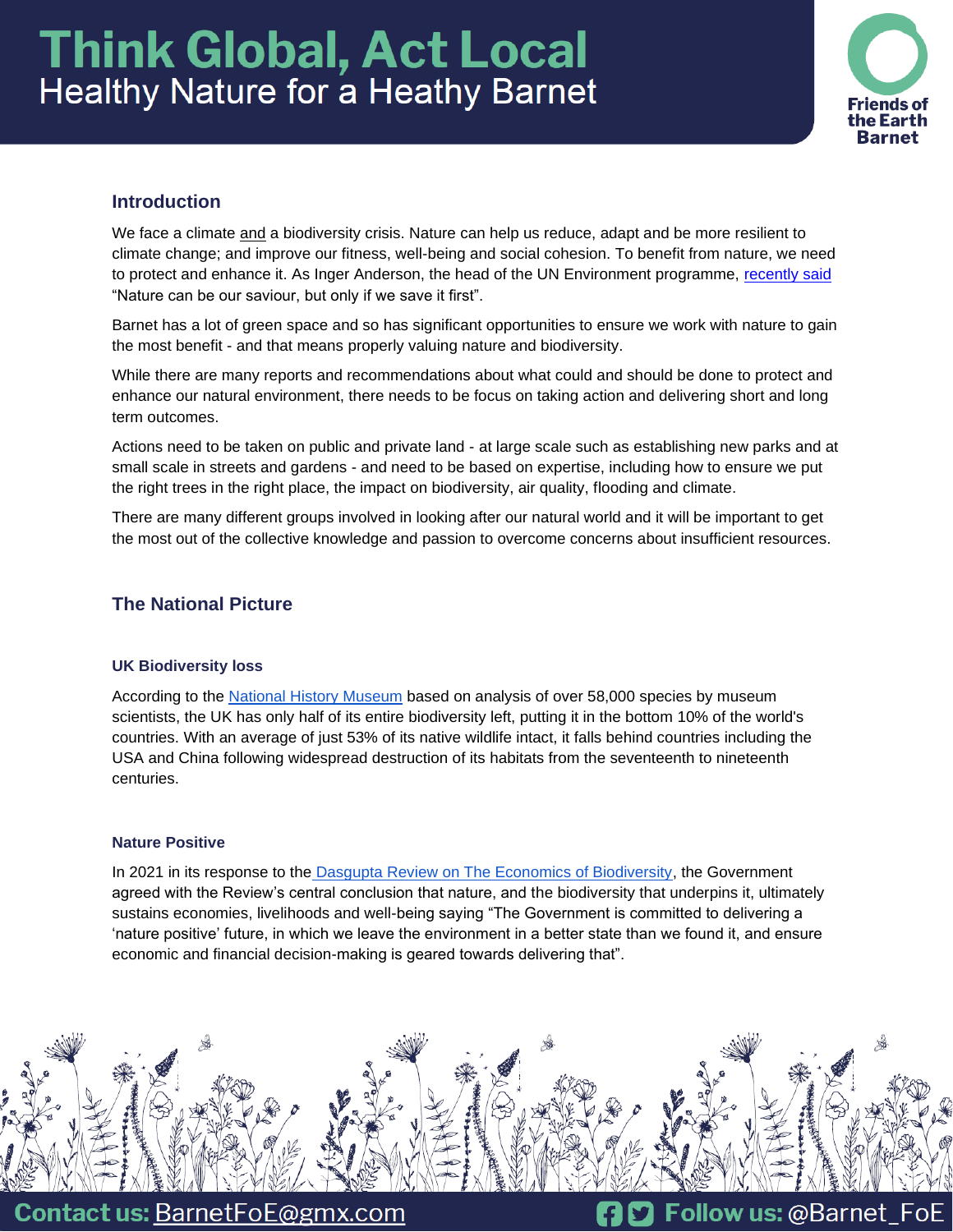# **Urban Green Spaces**

For town and city dwellers it can be easy to become disconnected from nature even though we have a lot of it within reach in what some call "urban green spaces" - defined in a World Health Organisation (WHO) [report](https://www.euro.who.int/__data/assets/pdf_file/0010/342289/Urban-Green-Spaces_EN_WHO_web3.pdf%3Fua=1) as all urban land covered by vegetation of any kind. This covers vegetation on private and public grounds, irrespective of size and function, and can also include small water bodies such as ponds, lakes or streams ("blue spaces").

We Londoners are lucky to live in what the 2020 [London Green Spaces Commission report](https://www.london.gov.uk/sites/default/files/4244_-_gla_-_london_green_spaces_commission_report_v7_0.pdf) describes as one of the greenest cities in the world; globally recognised for its parks and green spaces; and the world's first [National Park City](https://www.nationalparkcity.london/faq) (a community-grassroots movement).

The report sets out some of the benefits provided by our green spaces.

- 1 in every 3 of London's 11-year old children are overweight or obese and just 65% of adults in the city are physically active. Living in greener places is linked to longer life expectancy and better mental and physical health. Covering almost one fifth of the city, green spaces save London £950m per year in avoided health costs.
- It is estimated that Londoners receive £274 in value for every £1 spent on green spaces.
- Projected increases in average monthly temperatures show that London is likely to experience a 5-6°C increase in summer and winter averages by 2050. The natural services parks and green spaces provide help reduce urban temperatures by up to 2°C during heat waves.
- Significant inequalities persist in our society: Londoners are more likely to be socially isolated or lonely than people in the rest of the UK. Parks and green spaces are socially inclusive providing free outdoor public space open to anyone regardless of who they are or where they live.
- London's wildlife is in decline, in common with nationwide trends. Parks and green spaces provide crucial networks and habitats for wildlife.
- London's parks have been estimated to store 5.5 million tonnes of carbon annually, valued at £340 million.
- The capital's parks help reduce Londoners' exposure to harmful pollutants, providing public space away from the main sources of pollution.

The report also highlights some important issues including:

- The green space sector is facing a crisis with a loss of staff capacity, skills and expertise. This is worsened by a lack of career progression and professional recognition, difficulty gaining transferable skills, poor workforce diversity and the fact that it is currently a relatively self-contained sector.
- Despite recent improvements there remains a lack of diversity in both the sector's workforce and those who use green spaces.
- There is a lack of investment in green spaces by the Government, which leads to reduced investment by boroughs.
- The GLA, London Councils, a working group of the London Environment Directors Network, and the charity, Parks for London; all have a city-wide remit, role or responsibility for parks and green space. Friends' groups, businesses and volunteers also play a crucial role. However, resources and expertise are fragmented. Currently no single organisation has the capacity to champion or provide comprehensive city-wide support for London's 33 borough park services to help them become more integral to a local authority's response to the climate and ecological crises.



**Contact us: BarnetFoE@gmx.com**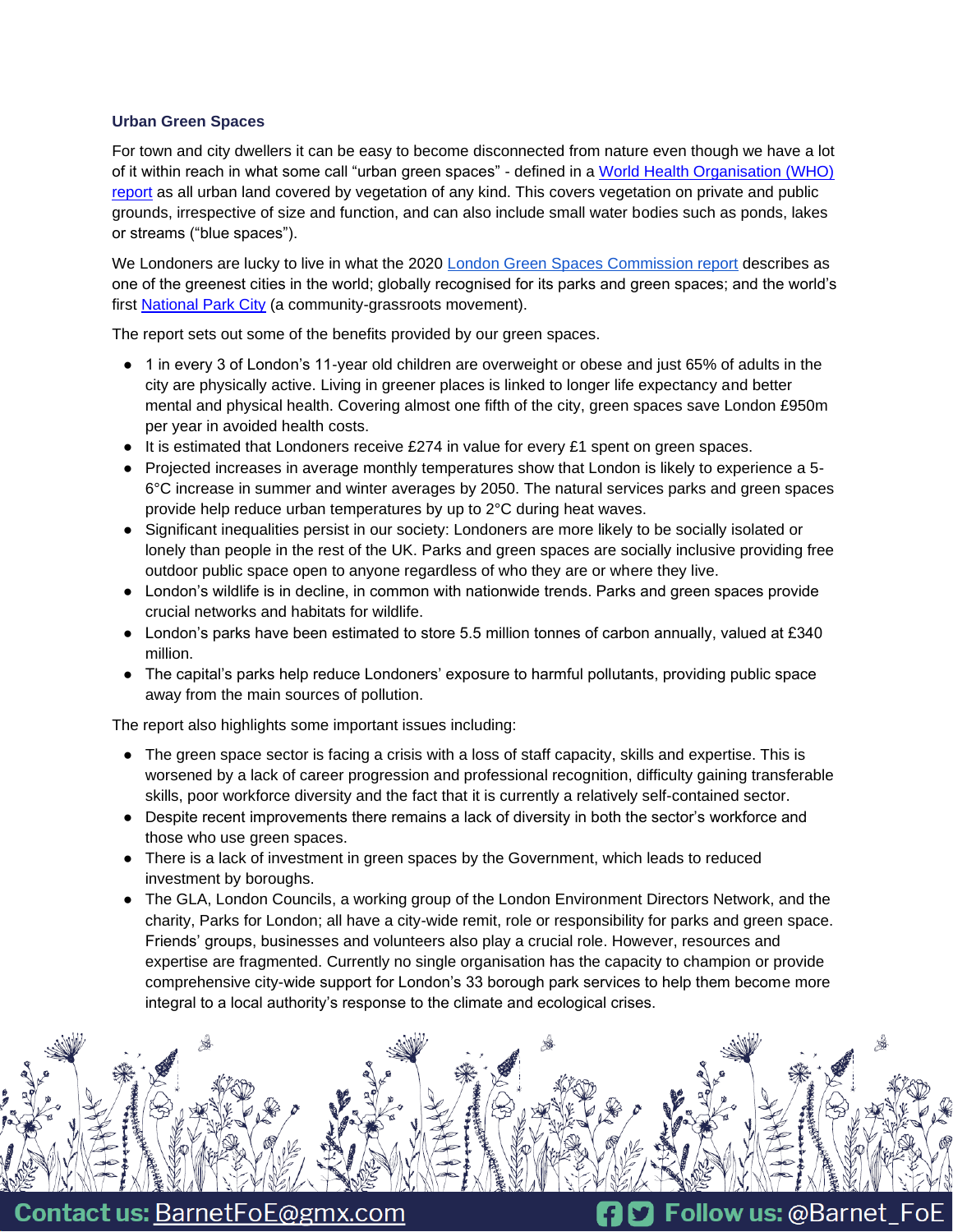# **Green Infrastructure**

According to the WHO Urban Green Spaces report, urban green space is a component of "green infrastructure", a topic discussed in a 2020 [Natural England blog](https://naturalengland.blog.gov.uk/2020/09/30/enhancing-englands-urban-green-spaces/) which highlights the following:

- Having different types of green infrastructure close to people's homes, places of work or education, or along transportation routes, is likely to maximise the potential ways in which people benefit.
- Both public green infrastructure, such as street trees, parks, and playgrounds and private ones, such as gardens, are important and support health in different ways.
- Green infrastructure that is well looked after is more likely to be perceived as safe and inviting, and therefore used.
- A good understanding of the needs and desires of local communities will help ensure new or improved provision of green infrastructure is suitable.
- Care must be taken to understand the potential impacts of actions and to ensure that provision of green infrastructure is equitable, fair and does not increase inequalities in health between different social groups.

And the blog draws attention to "the development of the [National Framework of Green Infrastructure](https://designatedsites.naturalengland.org.uk/GreenInfrastructure/Home.aspx)  [Standards.](https://designatedsites.naturalengland.org.uk/GreenInfrastructure/Home.aspx) This is a commitment in the Government's 25 Year Environment Plan, which aims to green our towns and cities for health and wellbeing, nature, climate resilience and prosperity, in particular for disadvantaged urban populations". It concludes that "we need to create more, bigger, better and joinedup green spaces, especially near to where people live".

However, austerity may have impacted on green spaces as, according to the blog, "in the last ten years £4bn has been cut from core funding for local services in London. Over the same period, spending on public green space has fallen by over 30 per cent to just £159m while London's population has grown by around 900,000 people (11.2 per cent)".

In December 2021 a further [blog from Natural England](https://naturalengland.blog.gov.uk/2021/12/07/how-natural-englands-green-infrastructure-framework-can-help-create-better-places-to-live/) announced the release of the "Green Infrastructure Framework" which provides "an England-wide evidence base to help local authorities and others target Green Infrastructure improvements where they are most needed - a vital step in levelling up access to nature".

# **England Trees Action Plan**

In May 2021, the Department for Environment, Food & Rural Affairs (Defra) published its England Trees Action Plan 2021 to 2024 intended to set England on course to at least treble woodland planting rates and achieve a target of 7,500 hectares a year by 2025.

In March 2022 the National Audit Office published an evaluation of whether Defra's management of the Programme is likely to achieve value for money. Its main finding is that "despite Defra's efforts, new treeplanting in 2021-22 looks set to be well short of what it set out to achieve. This makes its 2025 target and a continued increase beyond 2025 to the levels required for the government's net zero strategy look all the more challenging."

The report also highlights concerns about nursery capacity, the sector workforce, private investment, public engagement and the need to secure the active support of other parts of government to plant trees on their land and incorporate tree-planting in, for example, planning rules and infrastructure projects.



**Contact us: BarnetFoE@gmx.com**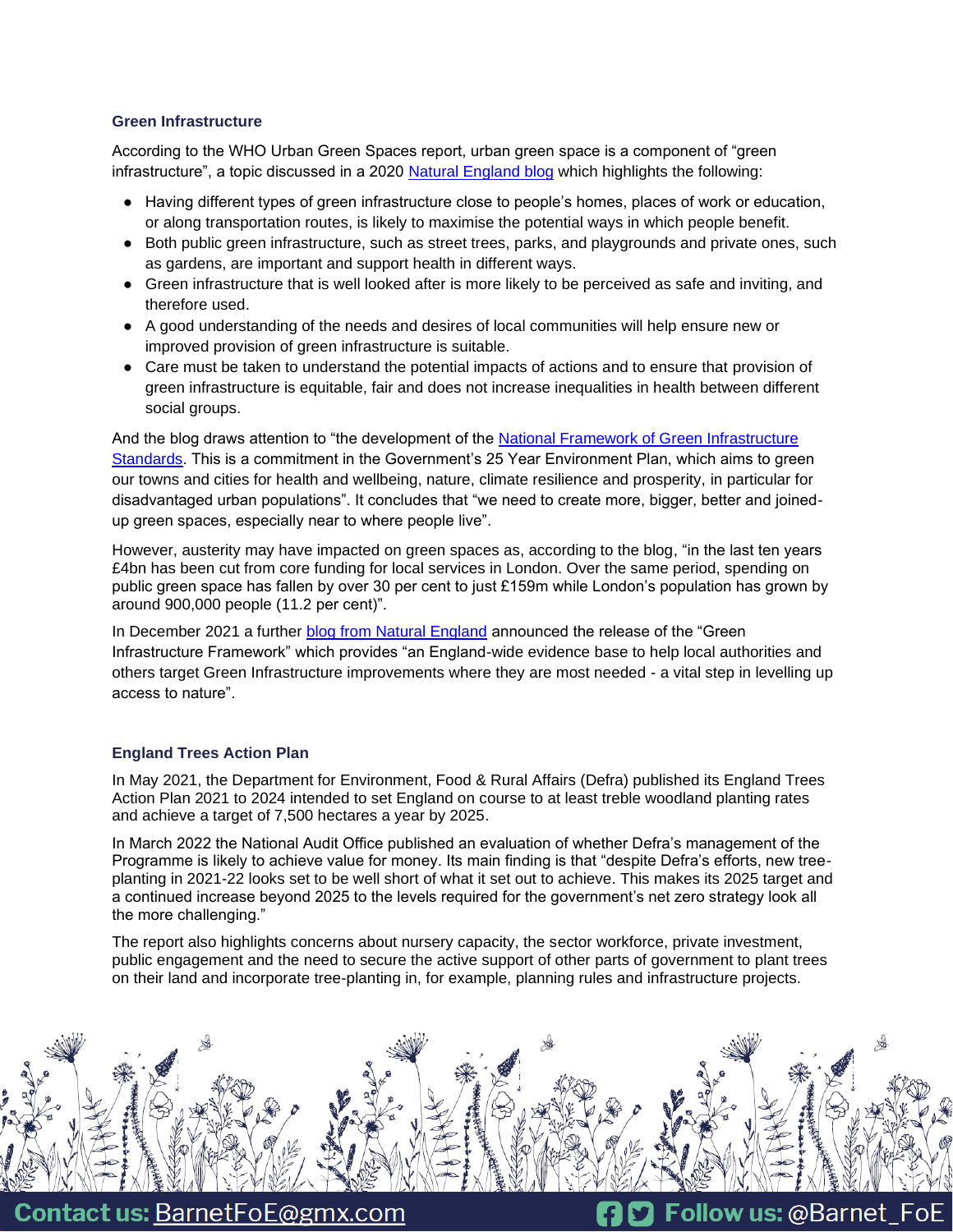## **London Urban Forest**

The London Urban Forest Partnership comprises 25 organisations with a "strategic interest in the capital's trees and woodlands. In 2020 they published a [plan f](https://www.london.gov.uk/sites/default/files/londonurbanforestplan_final.pdf)or "working together to protect, grow and enhance London's urban forest" which provides the following information:

London's urban forest – all the trees and woodlands in the capital – is an integral part of the city's green infrastructure and currently covers around 21% of London. With components ranging from trees in parks and streets, ancient and secondary woodlands and copses along railway lines, rivers and canals, London's urban forest consists of over eight million trees.

Woodlands, which are mostly broadleaved, cover 13,300 hectares, (8% of London's land area), with 20% of these defined as ancient woodland.

Although London's urban forest is quite species diverse, there are areas where diversity of both species and age profile is low, increasing vulnerability to the impact of pests and diseases.

Over two fifths (43%) of the urban forest is under public ownership and management – the majority under the control of London's 32 boroughs and the City of London. A fifth of London's urban forest stands within private gardens, making Londoners the custodians of a significant proportion of London's trees.

While almost 60% of London's trees are in private ownership, the trees on public land contribute 60% of the ecosystem service benefits as there is a higher proportion of larger trees.

Trees remove 2,241 tonnes of air pollution a year - the equivalent of 13% of PM10 particulates, and 14% of NO2 emitted annually by road transport.

London's trees and woodlands support a wide range of important wildlife including ten bat species, birds like barn owl, insects such as stag beetle and white admiral butterfly, and fungi like oak polypore.

The plan describes three success factors:

- London's existing urban forest requires protection and management.
- New planting and natural regeneration of trees and woodlands needs to be planned, designed and integrated with the wider network of green and open spaces across London.
- The variety of organisations responsible for London's urban forest need to work more collaboratively on determining priority projects and initiatives.

# **The Local Level**

#### **Barnet [Draft Local Plan](https://ehq-production-europe.s3.eu-west-1.amazonaws.com/03c7249ee016ad4bcb5bc2e0aba8144e87fb5e43/original/1624968063/f3c6eb02ede2022d0235edba51ea5ecc_Local_Plan_Reg_19_for_Consultation.pdf?X-Amz-Algorithm=AWS4-HMAC-SHA256&X-Amz-Credential=AKIAIBJCUKKD4ZO4WUUA%2F20220306%2Feu-west-1%2Fs3%2Faws4_request&X-Amz-Date=20220306T180223Z&X-Amz-Expires=300&X-Amz-SignedHeaders=host&X-Amz-Signature=8beb9b02069687a8a18c5b25676aec4b7df80f3c9c9692dcf9fa7cd051af642a) 2021-36**

The new [Local Plan](https://ehq-production-europe.s3.eu-west-1.amazonaws.com/03c7249ee016ad4bcb5bc2e0aba8144e87fb5e43/original/1624968063/f3c6eb02ede2022d0235edba51ea5ecc_Local_Plan_Reg_19_for_Consultation.pdf?X-Amz-Algorithm=AWS4-HMAC-SHA256&X-Amz-Credential=AKIAIBJCUKKD4ZO4WUUA%2F20220306%2Feu-west-1%2Fs3%2Faws4_request&X-Amz-Date=20220306T180223Z&X-Amz-Expires=300&X-Amz-SignedHeaders=host&X-Amz-Signature=8beb9b02069687a8a18c5b25676aec4b7df80f3c9c9692dcf9fa7cd051af642a) which sets the Council's vision for growth and development in Barnet over a 15-year period (2021-2036) and provides the main basis upon which future planning applications will be determined, has been submitted to the Secretary of State for independent examination in public.

During its development representations were made by a range of individuals and organisations, including Natural England who commented on a range of topics including habitats, green infrastructure and biodiversity. Their comments, and the Borough responses, are summarised in a [Statement of Common](https://www.barnet.gov.uk/sites/default/files/Natural%20England%20SCG.pdf)  [Ground between Natural England and London Borough of Banet.](https://www.barnet.gov.uk/sites/default/files/Natural%20England%20SCG.pdf)



**Contact us: BarnetFoE@gmx.com**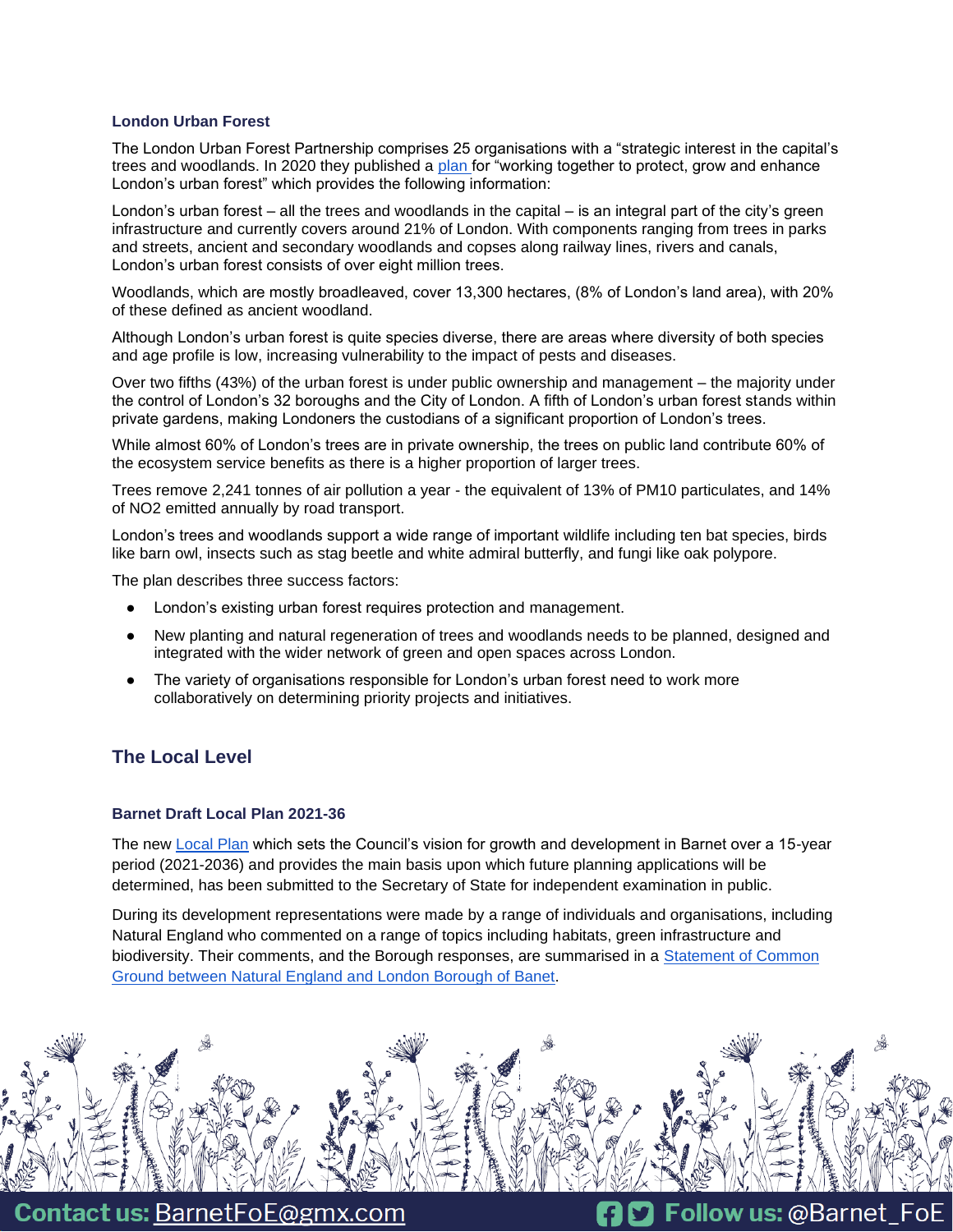Supporting the plan are a range of supplementary documents including a [Green Infrastructure](https://barnet.moderngov.co.uk/documents/s42496/Appendix%20B%20-%20Green%20Infrastructure%20SPD.pdf)  [Supplementary Planning Document](https://barnet.moderngov.co.uk/documents/s42496/Appendix%20B%20-%20Green%20Infrastructure%20SPD.pdf) (SPD) (published in Oct 2017). The SPD "sets out a strategic approach for the creation, protection and management of networks of green infrastructure. Infrastructure should be provided where it will reduce the impact of climate change, improve local ecosystems and habitats and retain, enhance or create green corridors that enable linkages between rural, urban fringe and urban green spaces".

# **Protecting Green Spaces**

Established in 1925, [Fields in Trust](https://www.fieldsintrust.org/) is a charity that champions and supports our parks and green spaces by protecting them for people to enjoy in perpetuity. According to their website, Barnet has a few protected green spaces (including Tudor Sports Ground, King George's Fields, King George V playing fields and Byng Road playing fields).

Fields in Trust are helping Liverpool City Council to become the first local authority in the UK to protect all of their parks and green spaces forever, a commitment that will see 100 green spaces, covering over 1,000 hectares, secured in perpetuity.

# **Barnet Green Spaces**

Barnet is one of the [greenest boroughs](https://en.wikipedia.org/wiki/List_of_nature_reserves_in_the_London_Borough_of_Barnet) in London. 2,466 hectares of Green Belt and 690 hectares of Metropolitan Open Land cover a third of the Borough and there are 67 Sites of Importance for Nature Conservation (SINCs), all of which help to provide some protection against development.

Barnet Council has a [Barnet Open Spaces and Parks Strategy](https://open.barnet.gov.uk/dataset/2zm6e/open-spaces-strategy) 2016-2026. However, it appears that it is not a strategy and action plan but is a document (with supporting appendices) that "provides the council with a review of the quality of its parks and suggests a range of opportunities". It has a detailed assessment of the council portfolio of public green spaces with focus on parks and natural/semi-natural green spaces and also provides comparison to the previous assessment carried out in 2009.

In 2015, Barnet had total public greenspace provision of 888 hectares, (the 'greenspace' definition includes parks, playgrounds, sports sites, natural and semi‑natural greenspaces and other miscellaneous sites). This equates to nearly 10% of the area of the borough and 2.41 hectares per head of population. It appears that this is spread across 208 sites (schools, private land, private sports clubs, churchyards, cemeteries, private gardens and verges are not included in the analysis).

Of the 888 hectares, Barnet has 87 parks covering 465 hectares (approximately 5.4% of the total area of the Borough). Based on the 2015 population of Barnet (367,266), this represents parks provision of 1.26 hectares per 1,000 head of population, which "falls below the standard set for parks in the Local Plan".

The strategy says: "Local parks are evenly spread across the borough and overall most areas are well served, however a section of the borough from New Barnet to Oakleigh Park and parts of North Finchley, East Finchley and an area to the North East of Hendon do not lie within 400m of a local park. North and East Finchley and Brent Cross/Cricklewood have a particular deficiency in District Park provision".

While parks may be evenly spread, Chipping Barnet region has the majority of park space with 244 hectares (Hendon has 141 and Finchley/Golden Green 80).

Of the 49 natural green spaces, 39 were assessed and it is reported that:

- None of the natural greenspaces were identified as being used by schools
- 5% of sites are within areas of future population growth
- 85% of sites are in high flood risk areas



**D** Follow us: @Barnet FoE

**Contact us: BarnetFoE@gmx.com**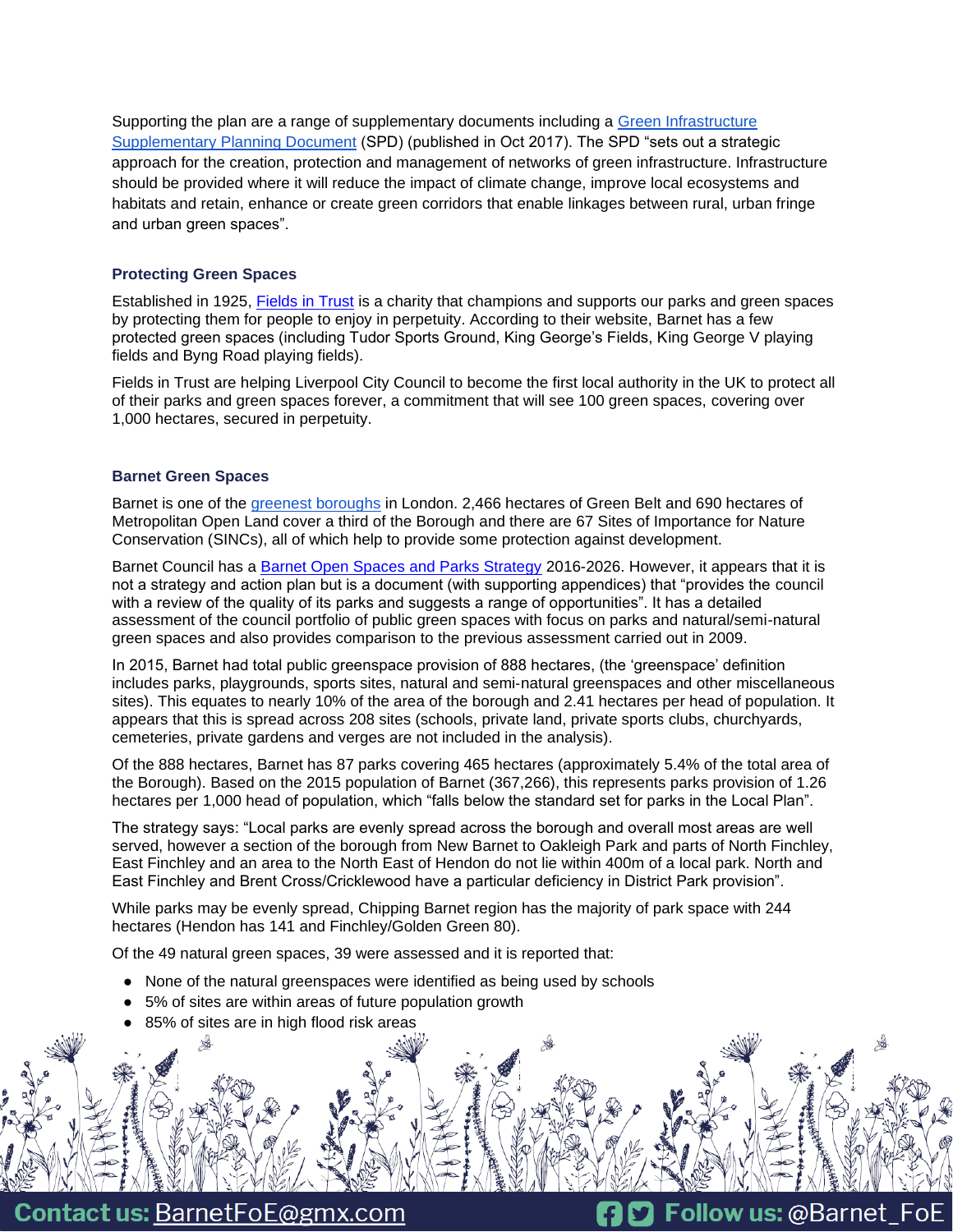## **Assessing value and quality**

Much of the strategy is informed by a detailed assessment of the (2015) value and quality of parks and natural green spaces which is used to categorise each of 103 sites as high value/high quality, high/low, low/high or low/low. The total in each category is shown below.



According to a press report, during a council committee meeting, the leader of Barnet Council [said](https://www.times-series.co.uk/news/19076566.barnet-leader-accused-u-turn-solar-farms-parks/) "the phrase 'low-value, low-quality' – that is a very technical phrase that describes a barren field people may walk a dog on compared to, for instance, a field that is well used for sports, recreation, has landscape gardening and all the rest of it".

As can be seen, of the 103 sites reported on, nearly half (51) were categorised as low value and low quality and there is an uneven distribution of the number of sites in each grouping.

Digging deeper it seems that the assessments provide a more nuanced picture as there are four reporting groups for value (high, medium high, medium, low) and four for quality (excellent, good, fair, poor). Again there is an uneven distribution of scores and the majority of parks and green spaces are rated medium value and fair quality.

| Parks Value | Parks Value | <b>Parks Quality</b> | <b>Parks Quality</b> |
|-------------|-------------|----------------------|----------------------|
| High        | 4           | Excellent            |                      |
| Medium/High | 18          | Good                 | 9                    |
| Medium      | 48          | Fair                 | 49                   |
| Low         |             | Poor                 | 12                   |
| Total       | 71          | Total                | 71                   |

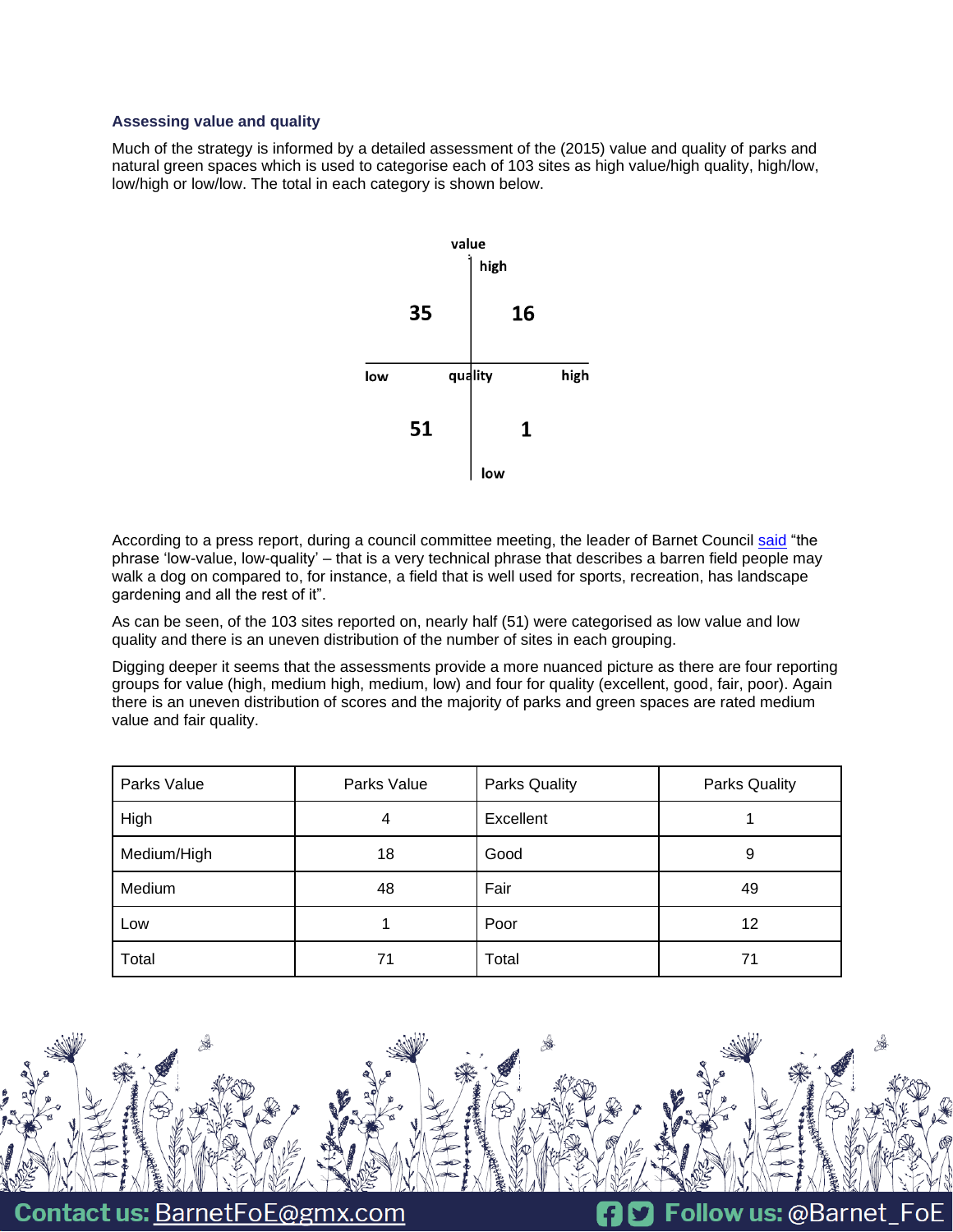| <b>Natural Green Spaces</b><br>Value | Natural Green Spaces<br>Value | <b>Natural Green Spaces</b><br>Quality | <b>Natural Green Spaces</b><br>Quality |
|--------------------------------------|-------------------------------|----------------------------------------|----------------------------------------|
| High                                 | 0                             | Excellent                              | 0                                      |
| Medium/High                          | 13                            | Good                                   | 0                                      |
| Medium                               | 24                            | Fair                                   | 32                                     |
| Low                                  | 2                             | Poor                                   |                                        |
| Total                                | 39                            | Total                                  | 39                                     |

The medium value and fair quality sites seem to have been added to the low and poor rated sites to create the list of low value and low quality sites. High value and quality are the combination of high/medium high and excellent good.

The same approach was applied in 2009 and comparison with 2015 results shows that the number of high value and low value parks fell (from 8 to 4 and 8 to 1 respectively) and the number of medium value parks increased the most from 38 to 48.

In 2015 only 39 of the 49 sites were assessed making comparison difficult but in 2009 and 2015 most sites were medium or high medium value (44/49 in 2009, 37/39 in 2015).

It is unclear whether the methodology, which results in an uneven spread across the categories, is helpful, and whether labelling sites as low value/low quality risks interpretation that potentially leads to unintended consequences as seemed to happen when it was suggested that the council was considering putting [solar farms](https://www.times-series.co.uk/news/19076566.barnet-leader-accused-u-turn-solar-farms-parks/) on parks and open spaces.

While the draft local plan continues to use the methodology it includes criteria for development: "The release of low quality, low value open space for development must robustly demonstrate that the criteria set out in Policy ECC04(e) is satisfied and the requirements of Policy ECC06 – Biodiversity are met. Replacement open space should be the same or better quality than that which is proposed to be lost and be provided in the local catchment area to ensure that it does not create further deficiency in public access to open space".

# **A different approach to valuation: Corporate Natural Capital Accounts**

In March 2017 a [Barnet Corporate Natural Capital Account](https://barnet.moderngov.co.uk/documents/s40941/Appendix%202%20Natural%20Capital%20Account%20for%20Barnet.pdf) (CNCA) was published. The report says that "Barnet is the first London Borough to produce a borough-wide CNCA for 200 of its parks and open spaces. The account has been developed using the quality and value assessment data of these spaces assembled for the borough's Parks and Open Spaces Strategy (2016-26).

This account shows the enormous value of these open spaces.

Benefits captured within the CNCA for Barnet include:

- Recreation: Over 10.5 million visits are made to LB Barnet greenspaces each year.
- Physical health benefits: Over 100,000 people  $(-30\%$  of the population) meet their physical activity guidelines through visits to Barnet's greenspaces.



**Contact us: BarnetFoE@gmx.com**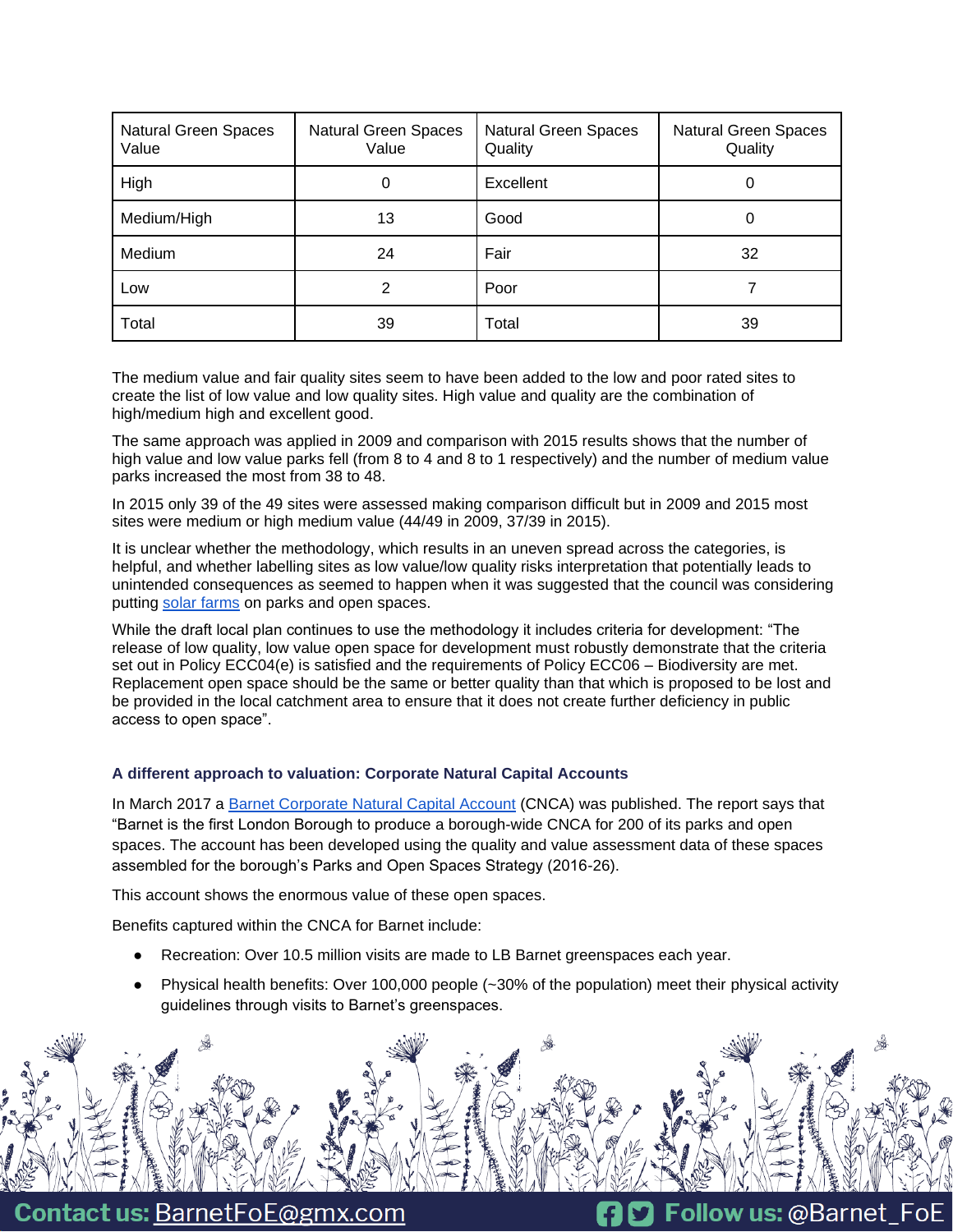- Property premiums: Case studies of five sites suggest they provide property value premiums of 10% – 15% to over 2,000 residential properties and of 3% to over 50 commercial properties in close proximity.
- Climate regulation: Barnet's woodland and grassland sequester over 1,000 tonnes of CO2 equivalent each year.

The total value of benefits from them is estimated at more than £1 billion over the next 25 years. The costs of maintaining these open spaces are estimated at £72 million over the same period – less than a tenth of the benefits they provide".

In Oct 2017 a report [Natural capital accounts for public green space in London](https://www.london.gov.uk/sites/default/files/11015viv_natural_capital_account_for_london_v7_full_vis.pdf) also highlighted the high value of parks compared to the cost: "In total, publicly accessible parks have an estimated value of £5 billion per year. When compared with the amount spent on maintaining the city's parks, this means that £27 of value exists for each £1 spent on maintaining parks".

Local authorities may not see the full financial benefit as "Most of this value benefits individuals who are residents. Businesses and public services, such as healthcare providers, also benefit from the existence of London's parks. In contrast, costs are incurred by local authorities who pay to maintain public parks".

The report estimates that 3.1 million tonnes of carbon is stored in trees across London and a further 2.3 million tonnes of carbon is stored in soil.

# **Barnet's trees**

According to the Local Plan "Barnet has around 36,000 street trees, the second highest number in London. These trees make an important contribution to the character of the Borough and the quality of life of residents as well as mitigating climate change. The Mayor seeks to utilise Borough Tree Strategies to increase tree cover in London, with 2 million additional trees sought by 2025. Barnet's Tree Policy sets out ambitious targets to plant 900 trees annually focussing primarily on improving air quality, reducing the urban heat island effect and enhancing Barnet's parks."

Looking at the [Barnet Tree Policy 2017](https://www.barnet.gov.uk/parks-sport-and-leisure/barnet-tree-policy#:~:text=The%20Barnet%20Tree%20Policy%20was,Strategy%20adopted%20in%20May%202016.) the target of 900 trees annually is made up of replacing deadstock (600 street trees and 100 park trees), 100 additional trees in parks and open spaces and 100 additional trees on additional sites. An update on progress was given to the council [Environment](https://barnet.moderngov.co.uk/documents/b32137/Barnet%20Tree%20Policy%20Update%2004th-Jun-2019%2019.00%20Environment%20Committee.pdf?T=9)  [Committee i](https://barnet.moderngov.co.uk/documents/b32137/Barnet%20Tree%20Policy%20Update%2004th-Jun-2019%2019.00%20Environment%20Committee.pdf?T=9)n 2019 but we have been unable to find any more recent updates. The target covers the period to 2022/23 and it is not clear whether there will be an updated policy, targets and action plan.

# **Growing the amount and quality of green spaces**

Friends of the Earth wants to [double UK woodland cover by 2045](https://policy.friendsoftheearth.uk/insight/finding-land-double-tree-cover?_ga=2.73182483.1462308921.1645966469-1085283305.1615903892&_gac=1.79656422.1645966532.Cj0KCQiA3-yQBhD3ARIsAHuHT662W2KHifvyyuwaG_w-2NTaURAcdBbfklT1ZptehAcFR6Np_MqULykaAgYnEALw_wcB) - to tackle the climate emergency and make more space for nature. According to [take climate action](https://takeclimateaction.uk/near-you/barnet?_ga=2.83298710.1462308921.1645966469-1085283305.1615903892&_gac=1.14193989.1645966532.Cj0KCQiA3-yQBhD3ARIsAHuHT662W2KHifvyyuwaG_w-2NTaURAcdBbfklT1ZptehAcFR6Np_MqULykaAgYnEALw_wcB) 251 hectares of land may be suitable for new woodlands in Barnet. Of this new woodland opportunity area, 41.9% could be delivered through rewilding (defined by [Rewilding Britain](https://www.rewildingbritain.org.uk/explore-rewilding/what-is-rewilding/defining-rewilding) as the large-scale restoration of ecosystems to the point where nature is allowed to take care of itself).

But rewilding isn't just about large spaces. [Rewild My Street](https://www.rewildmystreet.org/about) seeks to reverse the trend of city streets going grey. It started in London, where 2.5 Hyde parks of green space are lost each year through changes to private gardens, and provides design-led guidance for people wishing to adapt their homes, gardens and streets to encourage wildlife.



**Contact us: BarnetFoE@gmx.com**